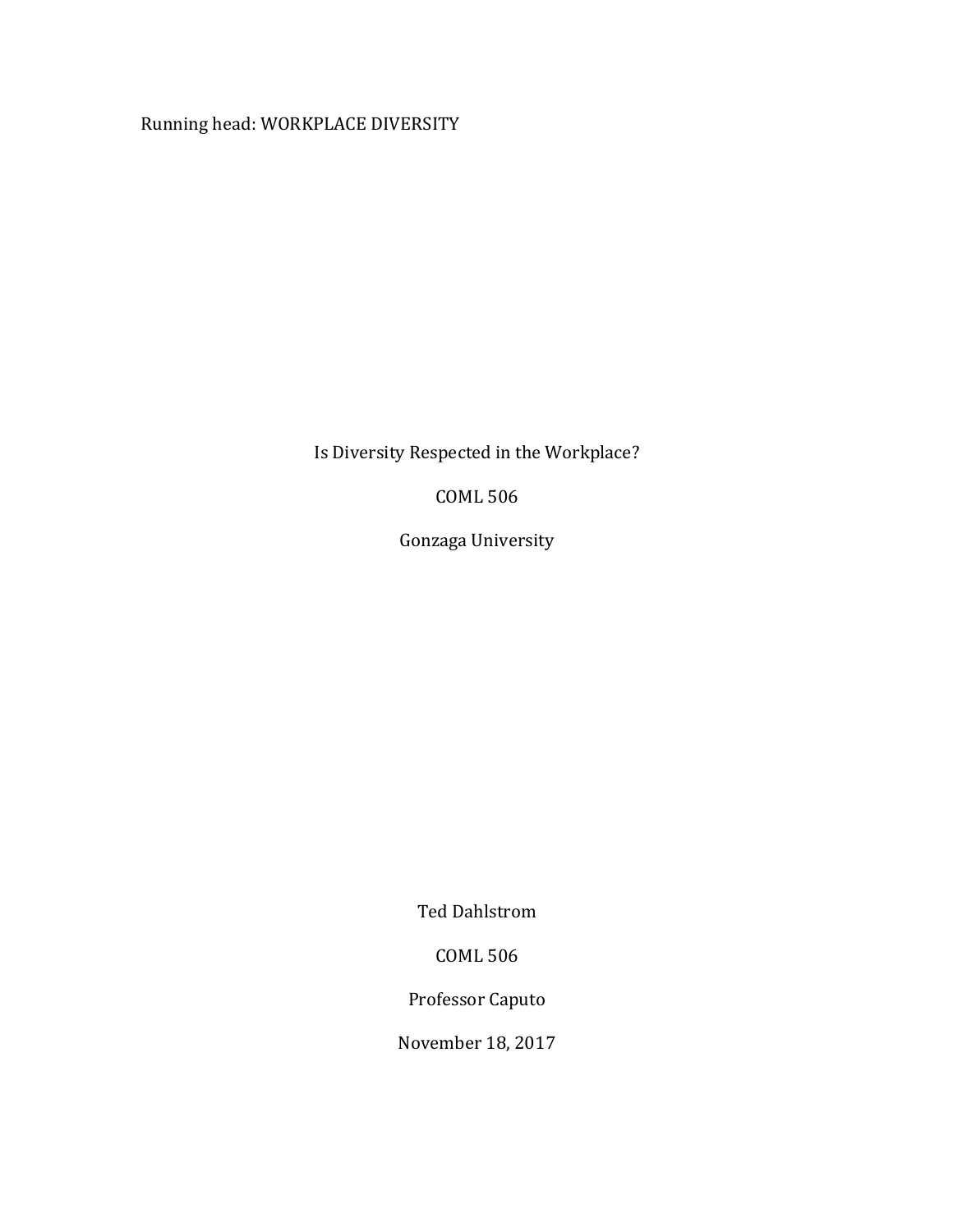#### **Abstract**

Workplace diversity is a popular topic. Many companies have initiatives and policies designed to increase diversity among their employees. Workplace diversity includes employees of different race, gender, geographic origin, and sexual orientation, but also should include diversity of background and experience. Many companies support and seek out a diverse workforce, but workplace diversity initiatives often fail because the policy is misunderstood, created for the wrong reasons, or not supported by top management. Measuring the effectiveness of a workplace diversity initiative is important but difficult to achieve. Unforeseen negative impacts of such initiatives also occur, but are outweighed by the positive impact of a diverse workforce. In the race for talent, employees are increasingly choosing to work for companies that share their values, so it is important for a company's workforce to be diverse and aligned with the values of its employees.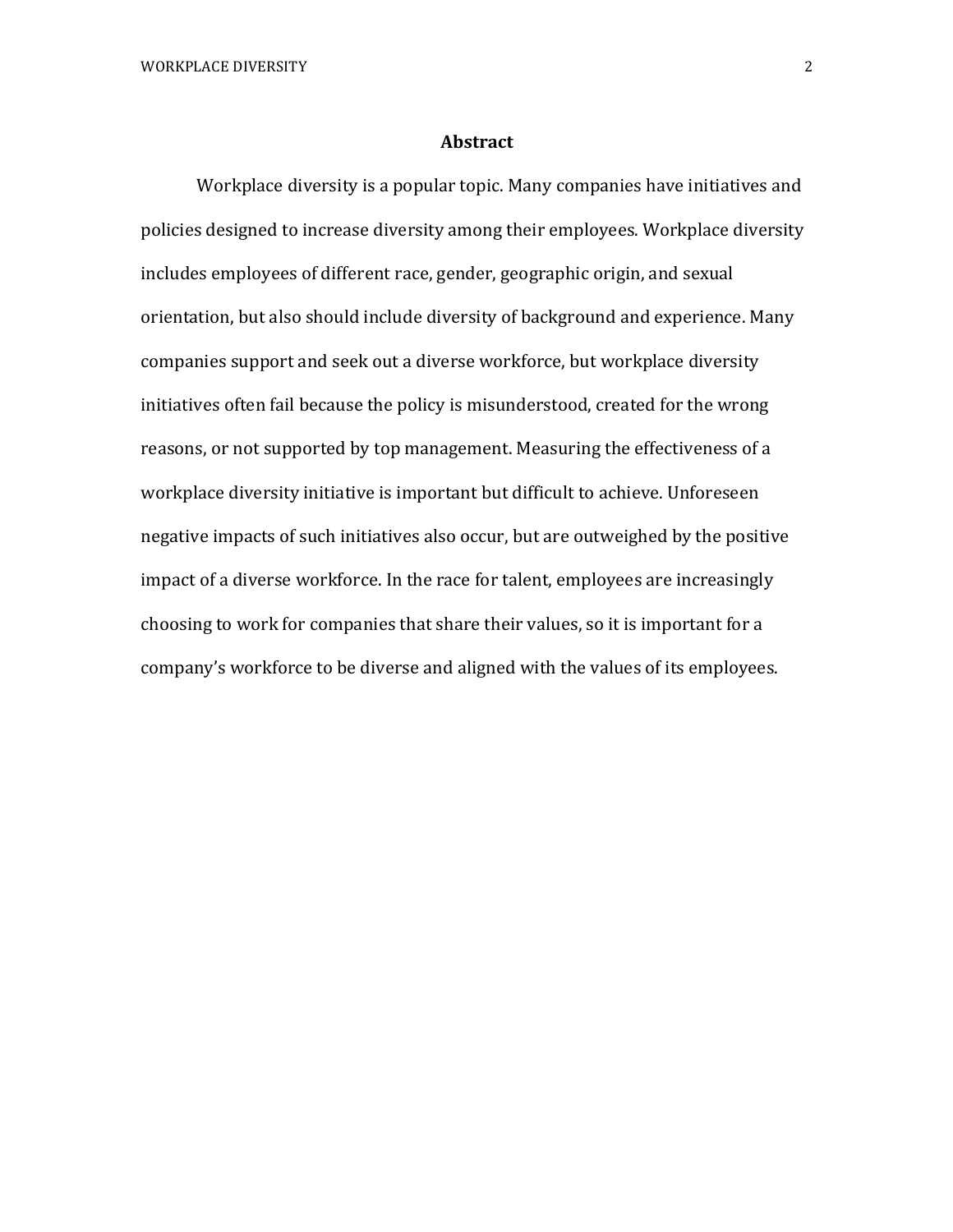Is Diversity Respected in the Workplace?

Workplace diversity is a popular topic. Many companies have initiatives and policies designed to increase diversity among their employees. The federal government defines workforce diversity as: "a collection of individual attributes that together help [federal] agencies pursue organizational objectives efficiently and effectively" (OPM, 2016). Companies with workplace diversity initiatives generally seek a diverse mix of employees of different race, gender, sexual orientation, age, and other non-traditional categories, including diversity of thought (Shackelford, 2003). 

Diversity of thought is an important part of workplace diversity. Companies that bring together employees with different backgrounds and experiences often make better strategic decisions because groupthink is reduced or eliminated (Hernandez, 2014). Many companies support and seek out a diverse workforce, but workplace diversity initiatives often fail because the policy is misunderstood, created for the wrong reasons, or not supported by top management (Marques, 2007). There are also many unforeseen disadvantages to workplace diversity initiatives, including an impact on company share price (Cook & Glass, 2011). While many companies seek a diverse workforce, the effectiveness of workplace diversity initiatives can be hard to measure. This paper seeks to explore the importance of workplace diversity initiatives and whether they are respected in the modern workplace.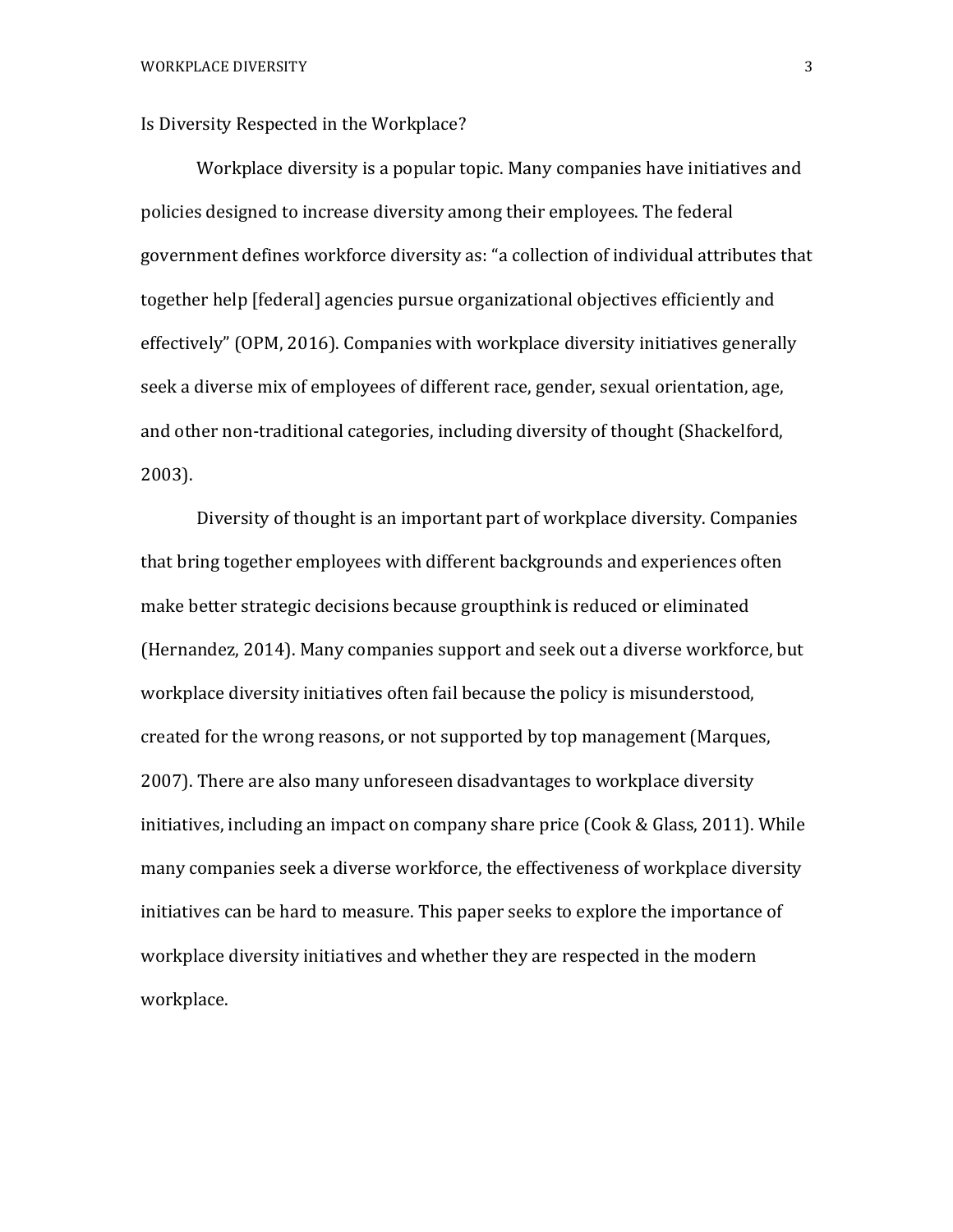#### **Literature Review**

#### **Diversity of Thought in the Workplace**

Tacha (2011) believes that diversity includes more than race and gender. Diversity in America includes ethnic backgrounds, languages, religion, political views, professional experiences, and geographic areas. The importance of diversity in the judiciary has a long history dating back to the Constitutional Convention. The framers of our nation were a diverse group of men that believed in individual sovereignty and equal justice under the law (Tacha, 2011). In the judiciary, diversity is about bringing together collective knowledge, born from an array of experiences, in order to ensure its decisions are respected and followed. Female judges have different experience than male judges, of course, but geographical diversity is also important. Someone from New York City has a different worldview than someone from rural Oklahoma. Diversity of thought and opinion is also of equal importance to an independent judiciary (Tacha, 2011). As a former federal judge, Tacha believes that a diverse judiciary is a respected and independent one that will safeguard our country.

Diversity is considered a business and social imperative in most health care institutions, but few leaders consider the benefits of improving the quality of strategic decisions by seeking cognitive diversity (Hernandez, 2014). Recruiting very broadly, including seeking employees with diverse generational, gender, place of origin, and socioeconomic backgrounds, can result in a more diverse workforce than recruiting those with different external appearances but the same world view as existing employees (Hernandez, 2014). Cognitive diversity seeks out and takes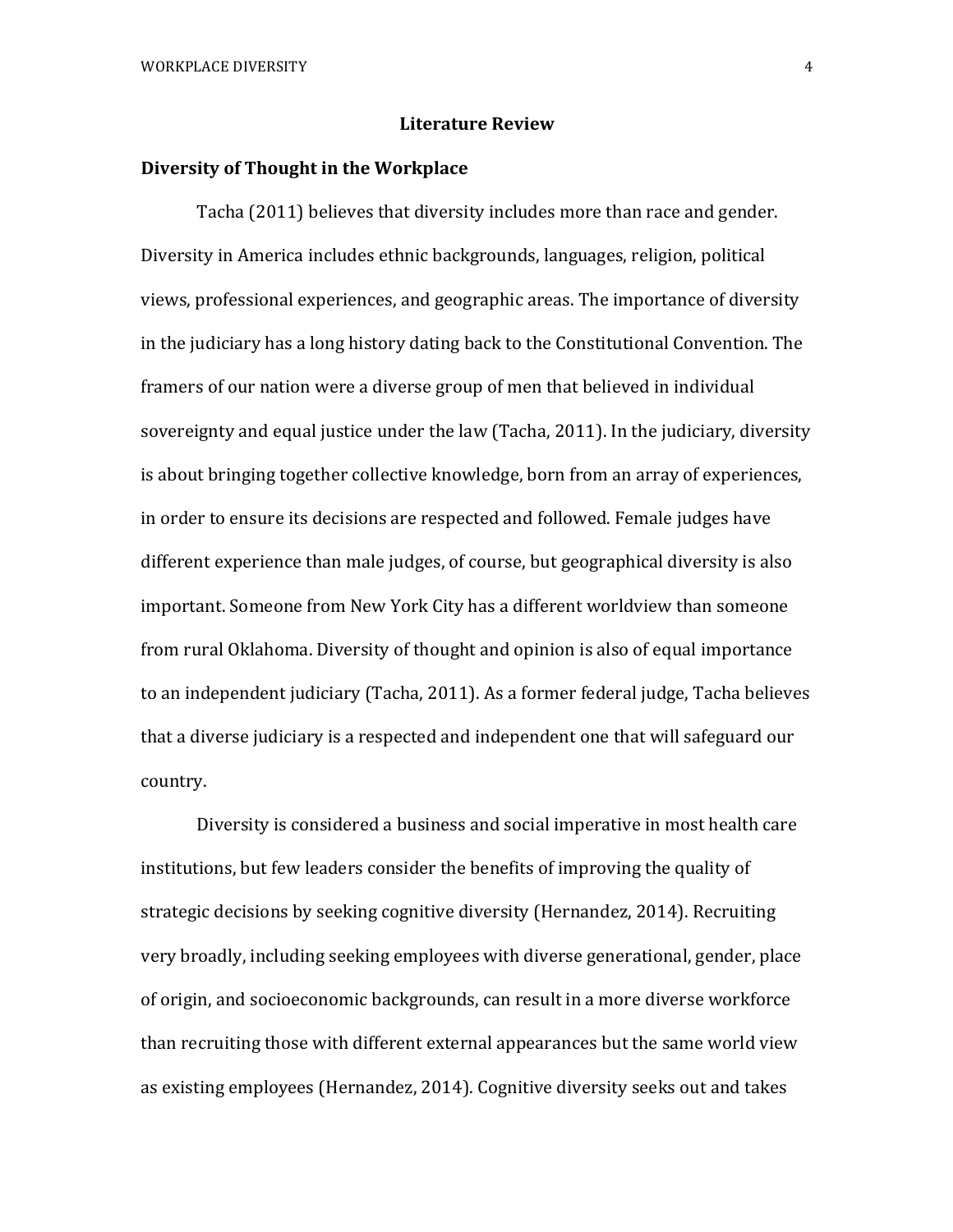into account the backgrounds and experiences of employees. Leaders who want to bring the broadest and deepest perspectives to their team will recruit beyond the standard definitions of diversity (Hernandez, 2014).

If a leader seeks out diverse perspectives when recruiting new employees, they can increase the likelihood of hiring people who are willing to challenge their biases (Hernandez, 2014). Workplaces must do more to address diversity than simply recruiting people based on external appearances. A truly diverse workplace respects the importance of diversity of thought.

# **Advantages and Disadvantages of Workplace Diversity Initiatives**

Companies often use the word "diversity" in their mission statements and include content on the importance of workplace diversity on their corporate web sites. Some even hire Chief Diversity Officers. But many organizations implement workplace diversity programs for the wrong reasons (Marques, 2007). There are four main reasons why workplace diversity programs fail at some organizations: 1. They want to maintain a workforce that reflects the customer base so customers feel more at ease, which means diversity is implemented only for appearances' sake; 2. They implement diversity initiatives from a "we-are-one" perspective, which creates only surface value that displays physical diversity but discourages perceptional diversity; 3. They implement diversity initiatives because it is trendy but do not involve top management and do not provide proper guidance, which quickly renders the initiative ineffective; and 4. They diversify geographically, hiring employees based on locally perceived needs (e.g. black employees in minoritymajority regions, LGBT employees in progressive regions, and older workers in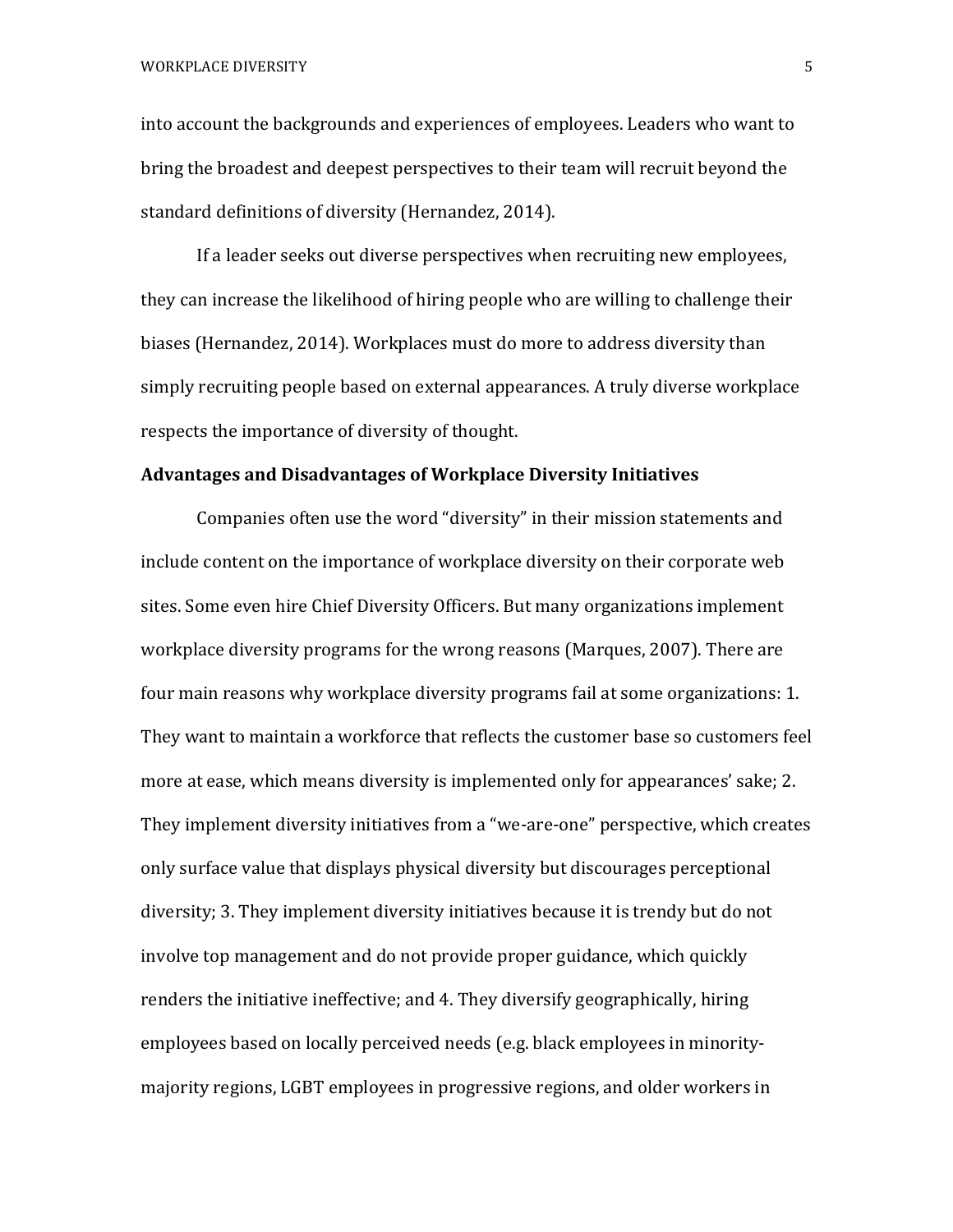more conservative regions) (Marques, 2007). Workplace diversity is about getting employees to work better together and needs the participation of everyone, including top management, in order to be implemented effectively.

In recent years corporate managers have faced growing pressures to craft diversity-friendly labor policies and work environments in order to better compete for skilled labor. These pressures have come from several constituencies, including clients and customers, industry consultants, human resource managers, employees and the public at large (Cook & Glass, 2011). Studies have shown many benefits of diversity, including strengthened recruitment capacities, increased creativity and innovation among decision-makers, and reduced workplace conflicts. As such, many companies have sought not only to institute employment policies and practices consistent with these goals but to advertise these efforts as well (Cook & Glass, 2011).

However, investors are more concerned with short-term returns on share price rather than long-term strategic planning, which includes workplace diversity programs. As such, corporate executives must balance their long-term goal of increasing diversity against the short-term requirement of increasing share price (Cook & Glass, 2011). To mitigate the short-term impact on company value after implementing diversity programs, Cook and Glass (2011) advise company executives to be more aggressive in educating shareholders about the positive impacts of diversity on productivity and profitability and incorporate diversity in specific ways in strategic growth plans. Compiling and making this evidence available to shareholders may raise awareness about the possible economic benefits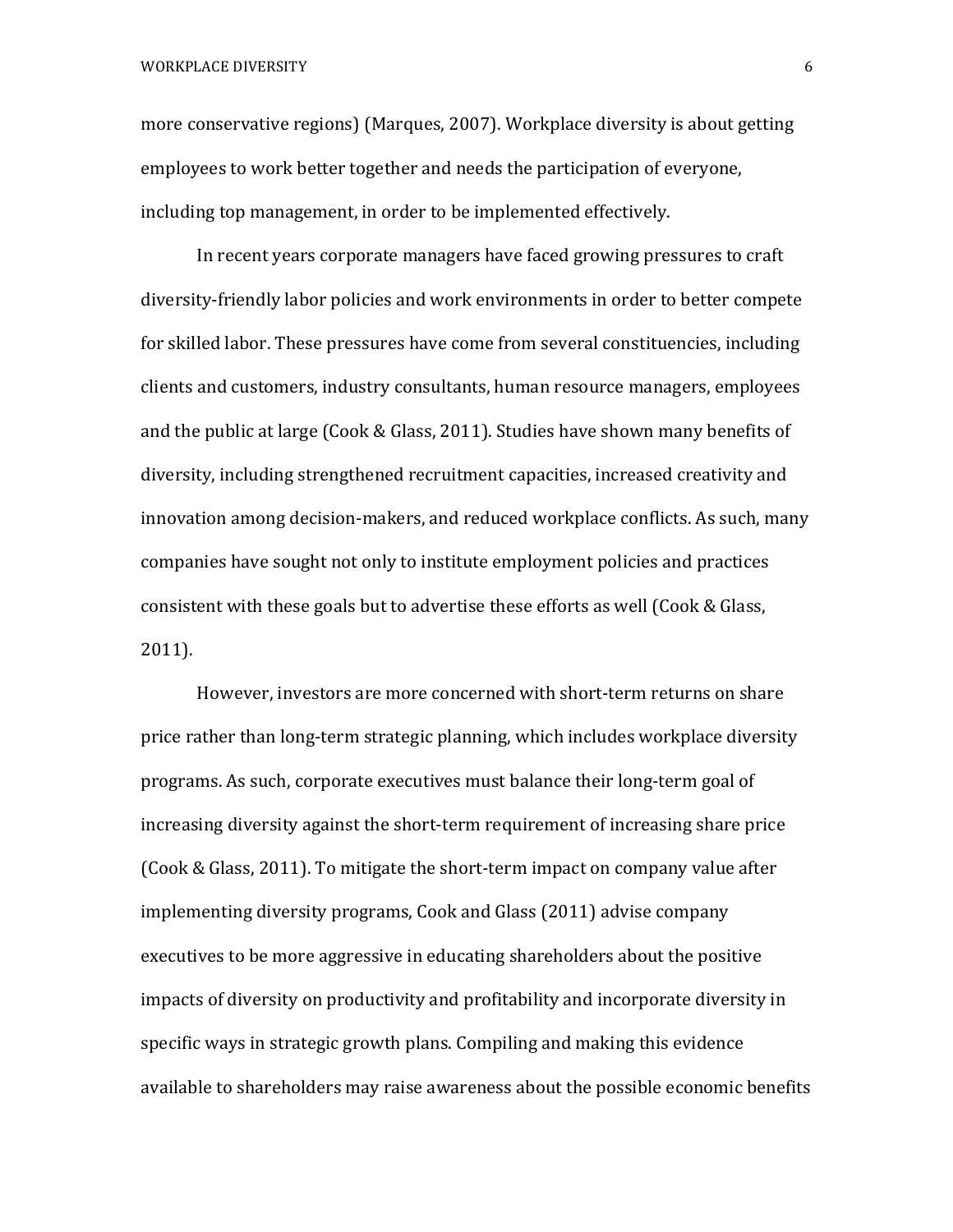from diversity and would likely positively impact shareholders' value of these efforts. 

## **Measuring Success of Workplace Diversity Initiatives**

De Meuse and Hostager (2001) developed the Reaction-to-Diversity (RTD) Inventory to construct an instrument that provides human resources (HR) professionals with "an objective, quantifiable assessment of individual attitudes and perceptions of diversity." De Meuse and Hostager (2001) conducted three separate studies over three years to: 1. Identify dimensions of diversity reactions; 2. Develop an instrument to measure the dimensions; and 3. Administer the RTD inventory. They designed the RTD instrument to find out if the time and money spent on diversity programs have a positive effect on employee attitudes toward diversity and whether diversity training has any real impact on employee behavior. They sought to understand whether employees actually gained a heightened understanding, sensitivity, or acceptance of individual differences (De Meuse  $&$ Hostager, 2001).

Previous scholarly studies of workplace diversity suggest a broad range of emotional, cognitive, and behavioral responses among employees. For example, some individuals react in negative ways to diversity by (a) fearing those who are different,  $(b)$  expressing prejudicial attitudes,  $(c)$  believing that diversity initiatives are inherently unfair, (d) refusing to cooperate with members of a particular group, or (e) viewing diversity as a threat to career advancement and to the performance and profitability of the company (De Meuse & Hostager, 2001).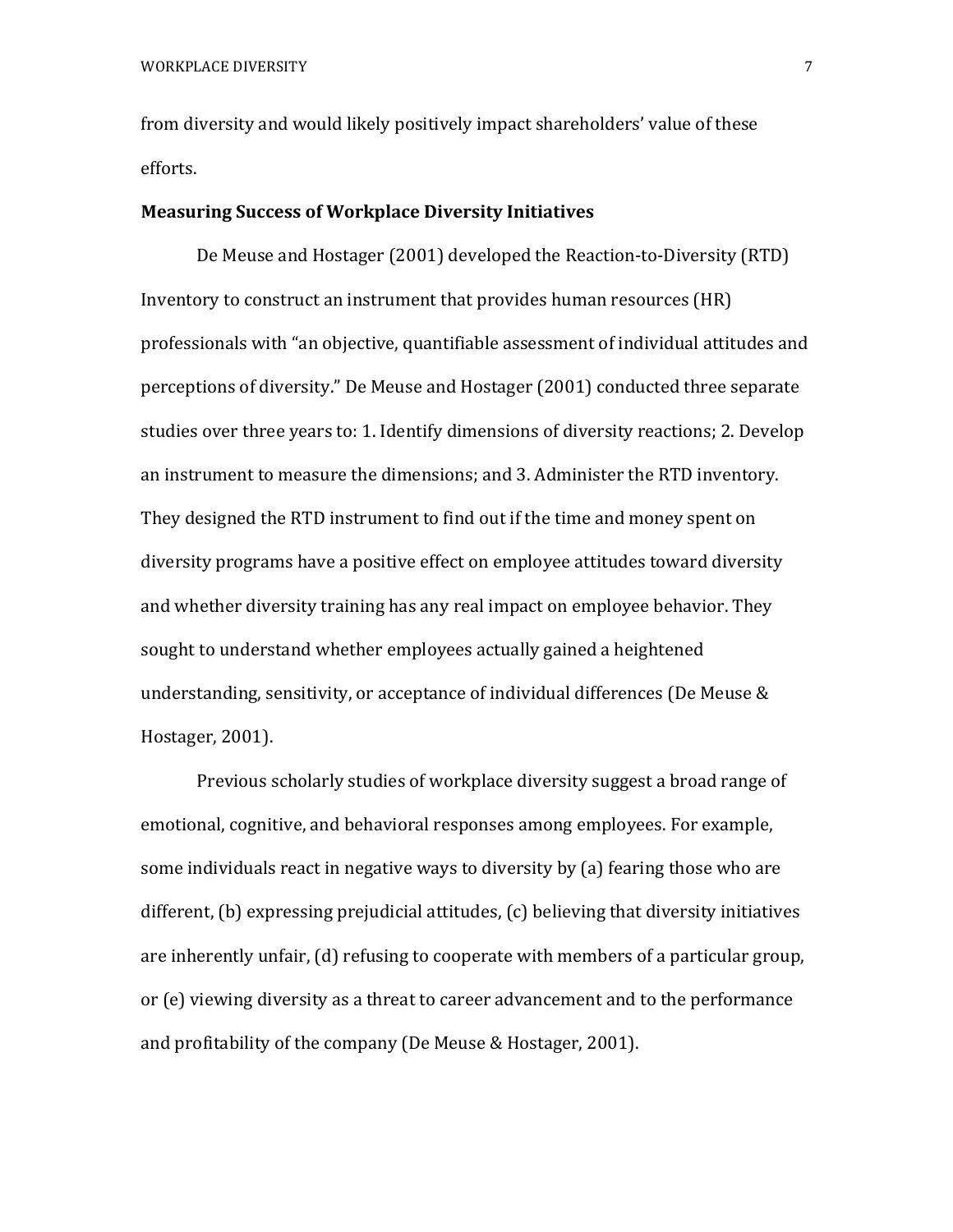In contrast, other individuals respond in positive ways by  $(a)$  enthusiastically embracing individual differences, (b) believing that diversity is a source of learning and creativity,  $(c)$  eagerly interacting with people of diverse backgrounds, or  $(d)$ viewing diversity as an opportunity for personal growth and improved organizational profitability (De Meuse & Hostager, 2001). After conducting their scientific study and developing the RTD Inventory, De Meuse and Hostager (2001) concluded that generalized workplace diversity perceptions and attitudes can be measured and assessed in a valid manner.

## **Conclusion**

Diversity is respected in the workplace now more than ever. Companies have many reasons for implementing workplace diversity initiatives, but it is important for senior management to understand the reasoning behind creating such a policy and fully support its implementation. Some workplace diversity initiatives fail to resonate among employees and do not result in measurable improvement in performance, profitability, or productivity. A successful workplace diversity program will have the support of employees and senior management and will include an emphasis on diversity of experience and background, not just external factors such as race and gender. More and more employees are seeking out companies that are at the forefront of social initiatives, including workplace diversity. They believe it is important for a company to share the same values as its employees. As the race for talent intensifies, it is important for a company to create a welcoming, diverse workplace in order to create loyalty among its employees and successfully compete in the marketplace.